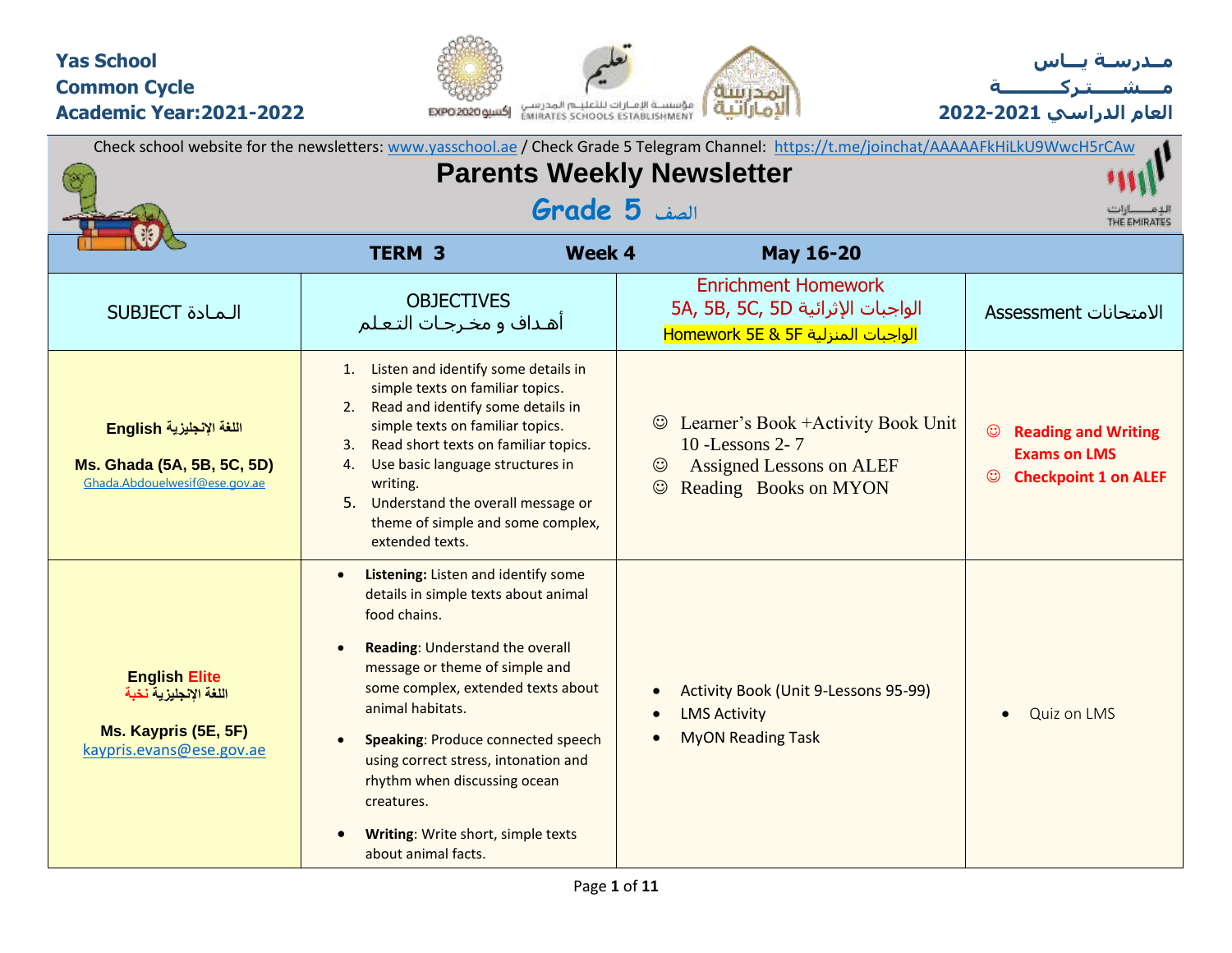| Math<br>الرياضيات            | <b>Ms. Tasneem</b><br>(5C, 5D)<br>tasneem.kaloo@ese.gov.ae                 | Chapter 11: Data<br>11.1: Collect and Organize Data<br>11.2: Construct Line Graphs<br>11.3: Line Graphs                                                                                                                                                                         | <b>Student Book</b><br>11.1: Pg 795-796<br>11.2: Pg 801-802<br>11.3: Pg 807-808                                              | <b>Quiz 1 (20)</b><br>Chapter 10: L1-6<br>19/5/2022 Thursday                                                                                                                            |
|------------------------------|----------------------------------------------------------------------------|---------------------------------------------------------------------------------------------------------------------------------------------------------------------------------------------------------------------------------------------------------------------------------|------------------------------------------------------------------------------------------------------------------------------|-----------------------------------------------------------------------------------------------------------------------------------------------------------------------------------------|
| Math<br>الرياضيات            | Mr. Abdulrahman<br>(5A, 5B)<br>arahman.buhizam@ese.gov.a<br>$\overline{e}$ | Chapter 11: Data<br>11.8: Mean<br>11.9: Median and Mode<br>11.10: Line Plots                                                                                                                                                                                                    | Complete all Alef HW                                                                                                         | QUIZ 1<br><b>CHAPTER 10</b><br>Thursday<br>L1, L2, L3, L5                                                                                                                               |
| Math Elite<br>الرياضيات نخبة | Mr. Abdulrahman<br>(5E) Elite<br>arahman.buhizam@ese.gov.a<br>e            | U12L4 - Represent Measurement<br>$\bullet$<br>Data on a Line Plot<br>U12L5 - Solve Problems Involving<br><b>Measurement Data on Line Plots</b><br>U13L1 - Understand the<br>$\bullet$<br>Coordinate Plane<br>U13L2 - Plot Ordered Pairs on the<br>$\bullet$<br>Coordinate Plane | <b>ALEKS</b><br><b>REVISION FOR WEEKLY QUIZ</b><br><b>WORKSHEETS ON TEAMS</b>                                                | <b>Weekly Quiz</b><br>Thursday<br><b>U12L4</b><br><b>U12L5</b>                                                                                                                          |
| Math Elite<br>الرياضيات نخبة | Ms. Gary (5F) Elite<br>gary.vevers@moe.gov.ae                              | U13L1 - Understand the<br>Coordinate Plane<br>U13L2 - Plot Ordered Pairs on the<br>Coordinate Plane<br>U13L3 - Represent Problems on a<br>$\bullet$<br><b>Coordinate Plane</b>                                                                                                  | 20 Minutes of ALEKS per school day "Continue<br>My Path" // Revise for weekly quiz //<br><b>Homework worksheets on Teams</b> | <b>Continuous Weekly</b><br><b>Assessment</b><br>U12L2 - Convert<br>$\bullet$<br><b>Metric Units</b><br>$U12L3 - Solve$<br>Multi-Step Problems<br>Involving<br><b>Measurement Units</b> |
| Science Elite<br>العلق ف     | Ms. Meeta (5F&5E)<br><b>Elite</b><br>meeta.goklani@ese.gov.ae              | <b>Lesson 3 Role of Decomposers</b><br>Develop and use models to<br>understand the role of decomposers<br>and their place in an ecosystem.<br><b>Lesson 4 Earth's Systems</b>                                                                                                   | <b>Posted on Inspire science and LMS</b>                                                                                     | Pop quiz on<br>Lesson 2<br><b>Interactions of Living</b><br>Organisms<br>on 16th May 2022.                                                                                              |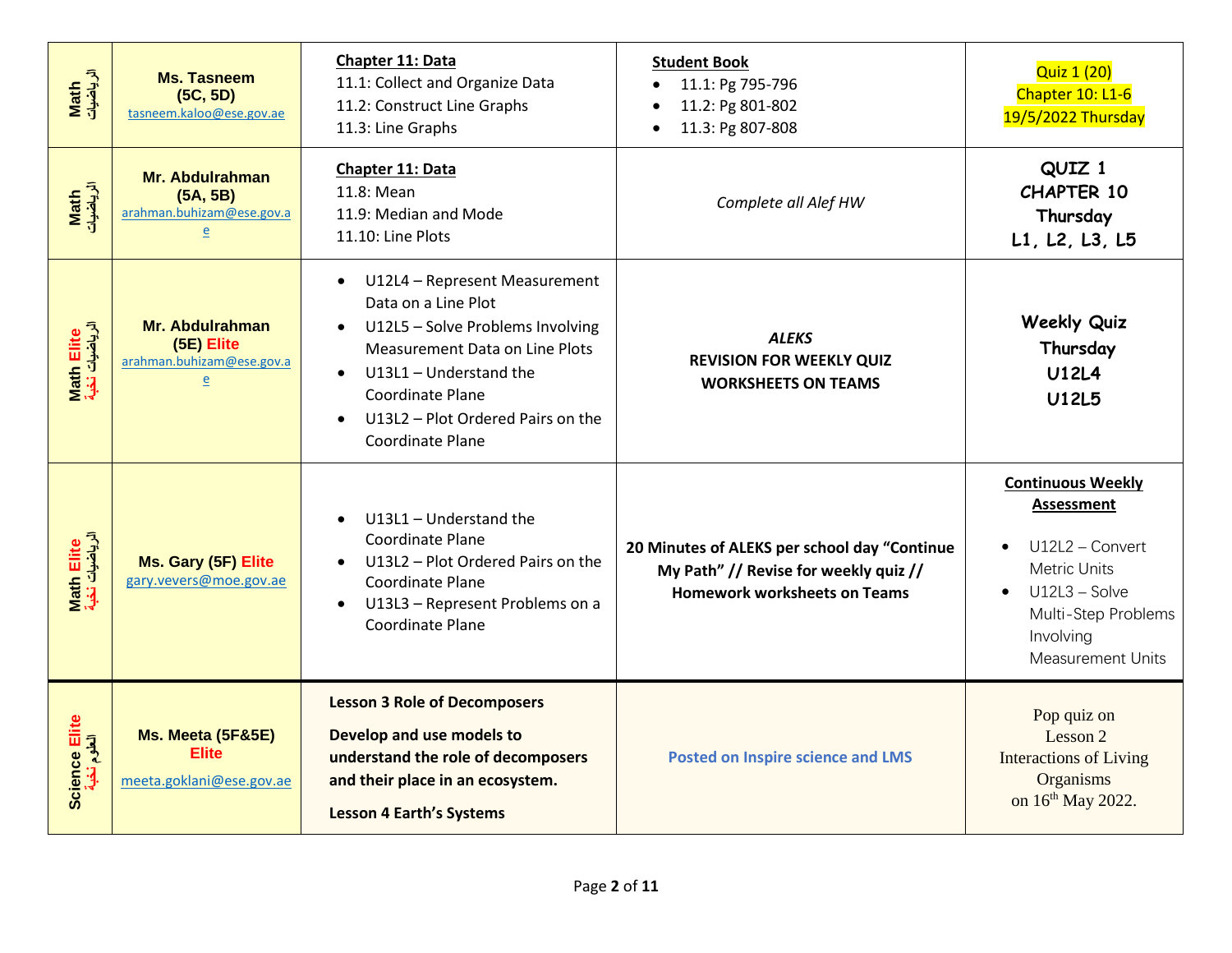|                         | التربية الإسلامية Islamic<br>المعلمة مريم<br>mariam-ym.alhammadi@ese.gov.ae             | الدرس الأول<br>الله القادر (سورة النبأ)                                                                                                                                                                                                                                                                                                                                                                                                                                                                                                                                                                                                                                                                                                                                 | 1. حل أنشطة الدروس في منصة ألف.<br>2.    الانتهاء من مهام الدروس المطلوبة في منصة<br>.LMS                                                                                                                                           |                                                                            |
|-------------------------|-----------------------------------------------------------------------------------------|-------------------------------------------------------------------------------------------------------------------------------------------------------------------------------------------------------------------------------------------------------------------------------------------------------------------------------------------------------------------------------------------------------------------------------------------------------------------------------------------------------------------------------------------------------------------------------------------------------------------------------------------------------------------------------------------------------------------------------------------------------------------------|-------------------------------------------------------------------------------------------------------------------------------------------------------------------------------------------------------------------------------------|----------------------------------------------------------------------------|
|                         | 5A, 5B المعلم خالد<br>khaled.hasan@ese.gov.ae                                           | درس إن وأخواتها                                                                                                                                                                                                                                                                                                                                                                                                                                                                                                                                                                                                                                                                                                                                                         | حل الدرس في منصة ألف                                                                                                                                                                                                                | تسميع النشيد                                                               |
| Arabic<br>اللغة العربية | المعلمة حسنه<br>5F, 5E, 5D, 5C                                                          | الانتصار على الخجل                                                                                                                                                                                                                                                                                                                                                                                                                                                                                                                                                                                                                                                                                                                                                      | •    حل الدرس في منصة ألف<br>• حل المهام المطلوبة في LMS                                                                                                                                                                            | المحادثة عن مغامرة<br>مخيفة قمت بها                                        |
|                         | الدراسات الاجتماعية Social Studies<br>المعلمة عائشة الكعبى<br>ayesha.alkaabi@ese.gov.ae | درس: من رواد صناعة السفن                                                                                                                                                                                                                                                                                                                                                                                                                                                                                                                                                                                                                                                                                                                                                | •    حل الدرس في منصة ألف<br>• حل الواجب في LMS<br>•    مشروع ( تصميم مجسم لسفينة إماراتية الصنع) أو<br>صور لأنواع السفن في الامارات ومراحل تصنيعها<br>والأدوات المستخدمة للتصنيع)                                                  | <mark>اختبار ف<i>ی</i> درس:</mark><br><mark>النبات الطبيعي في بلادي</mark> |
|                         | التربية الأخلاقية Moral Education<br>المعلمة عائشة الكعبى<br>ayesha.alkaabi@ese.gov.ae  | درس: قيم أولمبية (الصداقة)                                                                                                                                                                                                                                                                                                                                                                                                                                                                                                                                                                                                                                                                                                                                              |                                                                                                                                                                                                                                     |                                                                            |
| Science<br>العلوم       | <b>Ms. Alaweya</b><br>(5B, 5C)<br>alaweya.albaiti@ese.gov.ae                            | <b>Chapter8: Rocks and Soil:</b><br>Define what a rock is<br>$\bullet$<br>Describe the properties of rocks<br>$\bullet$<br>Define the three types of rocks and<br>$\bullet$<br>describe how they change from one<br>type to another<br>Describe the properties and identify<br>types of igneous rocks<br>Describe the properties and identify<br>types of sedimentary rocks<br>Describe the properties and identify<br>$\bullet$<br>types of metamorphic rocks<br>Define soil<br>$\bullet$<br>Describe the types of soil horizons<br>and their properties<br>Explain how the properties of soil in<br>different places determine the ways<br>the soil is used there<br>Explain why soil needs to be<br>conserved and give an example of a<br>method for conserving soil | Complete all Alef and LMS activities.<br><b>Proect-Term3: 30 Marks</b><br>You should do one of these models:<br>1- Smart city model 3D.<br>Eco city model 3D.<br>$2 -$<br>The deadline is 20/5/2022<br><b>Eco Environment Model</b> | Alef platform<br><b>LMS</b>                                                |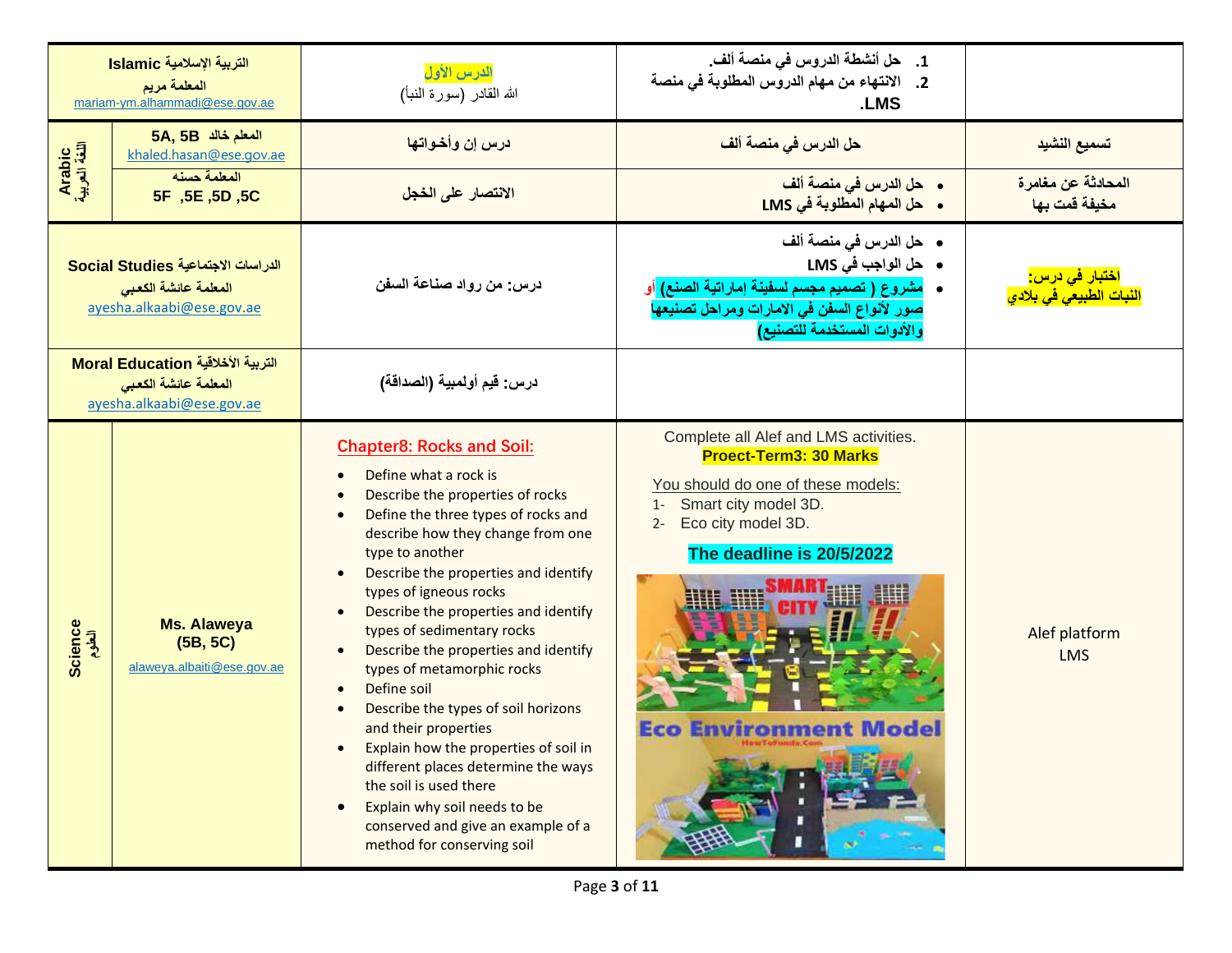| Science<br>الطوم             | <b>Ms. Amrutha</b><br>(5A, 5D)<br>amrutha.narakath@ese.gov.a<br>$\underline{e}$                       | <b>Chapter8: Rocks and Soil:</b><br>Define what a rock is<br>$\bullet$<br>Describe the properties of rocks<br>$\bullet$<br>Define the three types of rocks and<br>$\bullet$<br>describe how they change from one<br>type to another<br>Describe the properties and identify<br>types of igneous rocks<br>Describe the properties and identify<br>types of sedimentary rocks<br>Describe the properties and identify<br>$\bullet$<br>types of metamorphic rocks<br>Define soil<br>$\bullet$<br>Describe the types of soil horizons<br>$\bullet$<br>and their properties<br>Explain how the properties of soil in<br>$\bullet$<br>different places determine the ways<br>the soil is used there<br>Explain why soil needs to be<br>conserved and give an example of a<br>method for conserving soil | Complete all Alef and LMS activities.<br>Project-Term3: 30 Marks<br>You should do one of these models:<br>1. Smart city model 3D.<br>Eco city model 3D.<br>2.<br>The deadline is 22/5/2022.<br><b>Eco Environment Model</b> | Quiz No: 2<br>Chapter 8 - light<br>Textbook page<br>No: 438-450<br>Alef lesson:135 to 138<br>5A - On Wednesday<br>5D - On Thursday |
|------------------------------|-------------------------------------------------------------------------------------------------------|---------------------------------------------------------------------------------------------------------------------------------------------------------------------------------------------------------------------------------------------------------------------------------------------------------------------------------------------------------------------------------------------------------------------------------------------------------------------------------------------------------------------------------------------------------------------------------------------------------------------------------------------------------------------------------------------------------------------------------------------------------------------------------------------------|-----------------------------------------------------------------------------------------------------------------------------------------------------------------------------------------------------------------------------|------------------------------------------------------------------------------------------------------------------------------------|
|                              | <b>Design &amp; Technology</b><br>التصميم والتكنولوجيا<br>المعلمة نوال<br>nawal.aldhanhani@ese.gov.ae | Show a basic understanding of the<br>$\bullet$<br>tools available in a 3D design<br>software.                                                                                                                                                                                                                                                                                                                                                                                                                                                                                                                                                                                                                                                                                                     | LMS Activities and self-learning Activities                                                                                                                                                                                 | <b>Check point 1</b>                                                                                                               |
| Visual Art<br>الفئون البصرية | المعلمة فاتن (بنين)<br>faten.koussa@ese.gov.ae                                                        | ما بعد التأثيرية (2)                                                                                                                                                                                                                                                                                                                                                                                                                                                                                                                                                                                                                                                                                                                                                                              | الفنان : جـوجان - Paul Gauguin<br>الفنان : فان جوخ - Vincent van Gogh                                                                                                                                                       |                                                                                                                                    |
|                              | ا <mark>لمعلمة جيهان (بنات)</mark><br>gehan.elhawy@ese.gov.ae                                         | ما بعدَ التَأْثيريَّةِ (2)                                                                                                                                                                                                                                                                                                                                                                                                                                                                                                                                                                                                                                                                                                                                                                        | الفنان : جوجان - Paul Gauguin<br>· الفنان : فان جوخ - Vincent van Gogh                                                                                                                                                      |                                                                                                                                    |
| Drama<br>C                   | المعلم محمود صابر (بنين)<br>mahmoud.hmohamed@ese.gov.ae                                               | القناع المسرحى وأنواعه                                                                                                                                                                                                                                                                                                                                                                                                                                                                                                                                                                                                                                                                                                                                                                            |                                                                                                                                                                                                                             |                                                                                                                                    |
|                              | المعلمة فاطمة (بنات)<br>fatma.abdelaziz@ese.gov.ae                                                    | القناع المسرحي ( نصف القناع _ وقناع المكياج )                                                                                                                                                                                                                                                                                                                                                                                                                                                                                                                                                                                                                                                                                                                                                     |                                                                                                                                                                                                                             |                                                                                                                                    |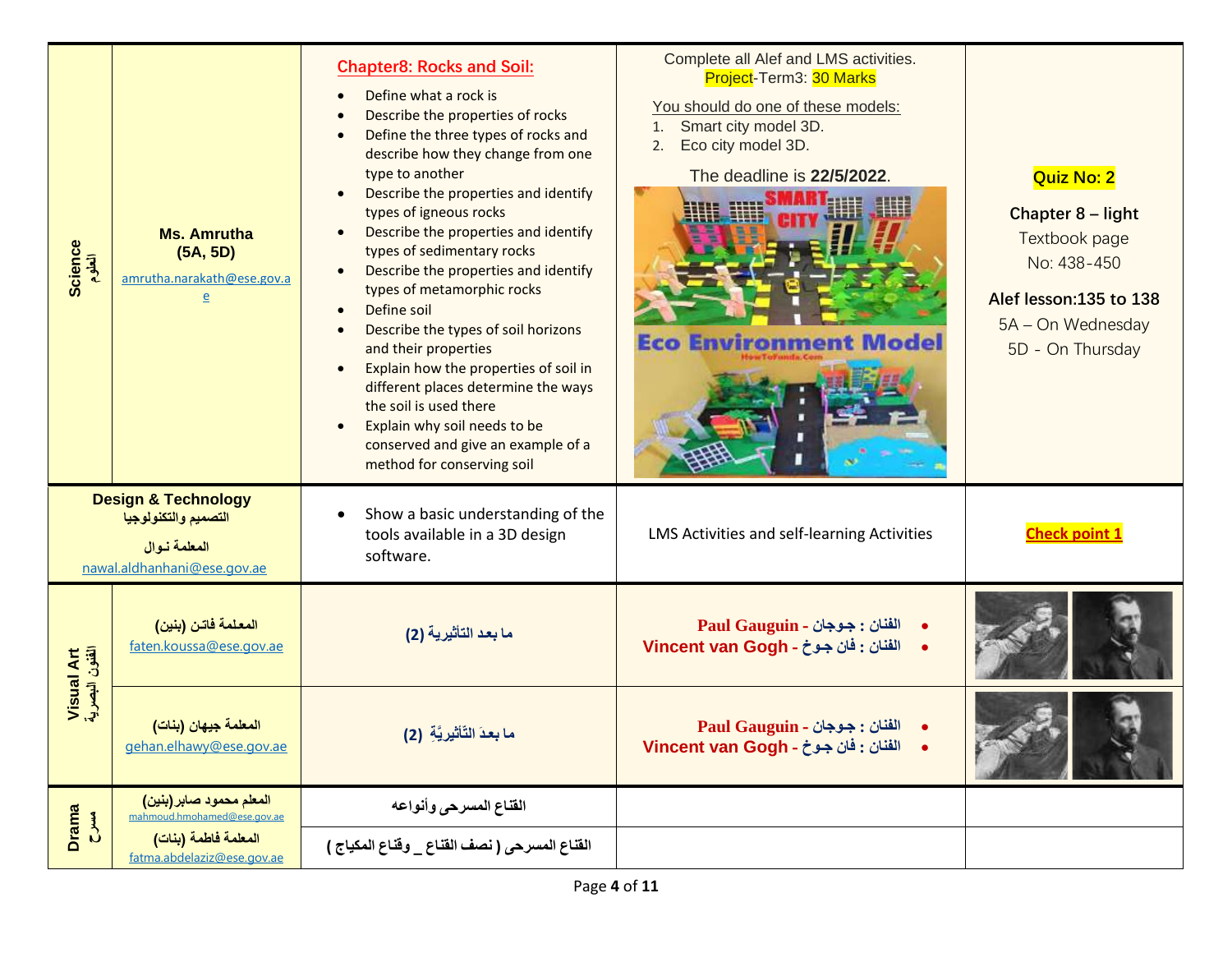| <b>Music</b><br>$\mathbf{3}$     | المعلم هاني (بنين)<br>hany.yahia@ese.gov.ae      | •      نشيد شباب العلم الجزء الثاني<br><b>•</b> تمرين غنائ <i>ي في س</i> لم دو |                             |  |
|----------------------------------|--------------------------------------------------|--------------------------------------------------------------------------------|-----------------------------|--|
|                                  | المعلمة رحمه (بنات)<br>Rahma.Mehrez@moe.gov.ae   | موضوعي الموسيقي المفضل                                                         |                             |  |
| & Health<br>:ation<br>  ಸ್ಪ್ರೆವಿ | Mr. Brian (Boys)<br>Brian.Shaughnessy@ese.gov.ae | <b>Small sided invasion games</b>                                              | Self-Learning on LMS        |  |
|                                  | Ms. Rabab (Girls)                                | <b>GYMNASTICS:</b>                                                             |                             |  |
| Physical<br>Educ                 | Rabeb.Garraz@ese.gov.ae                          | <b>CREATE A ROUTINE</b><br>WITH BASIC SHAPES                                   | <b>SELF-LEARNING IN LMS</b> |  |

**Please join Yas School** *Elite Telegram***: [https://t.me/joinchat/AAAAAFXG0iBZ6T\\_DzayzjA](https://t.me/joinchat/AAAAAFXG0iBZ6T_DzayzjA)**

|             |  |                |                |   |                |                |   |   |                 |    |         | مواعيد الفحوصات الدوريــة التي يجـب إجـراؤها للطلبــة خــلال الفصل الثالث من العام الدراسي 2021-2022 م                                                                                                      |    |                                                                   |          |    |    |               |    |    |    |    |    |    |                       |    |                      |                      |    |
|-------------|--|----------------|----------------|---|----------------|----------------|---|---|-----------------|----|---------|-------------------------------------------------------------------------------------------------------------------------------------------------------------------------------------------------------------|----|-------------------------------------------------------------------|----------|----|----|---------------|----|----|----|----|----|----|-----------------------|----|----------------------|----------------------|----|
| إبريل April |  | $\overline{3}$ | 4              | 5 | 6              |                | 8 | 9 | 10 <sup>1</sup> | 11 | 12      | 13                                                                                                                                                                                                          | 14 |                                                                   | 15 16 17 | 18 | 19 | 20            | 21 | 22 | 23 | 24 | 25 | 26 | 27                    | 28 | 29                   | 30                   |    |
| May مايو    |  | 3              | 4              | 5 | 6              |                | 8 | 9 | 10 <sup>1</sup> | 11 | 12      | 13                                                                                                                                                                                                          |    | $\begin{array}{ c c c c c c }\n\hline\n14 & 15 & 16\n\end{array}$ | 17       | 18 | 19 | 20            | 21 | 22 | 23 | 24 | 25 | 26 | 27                    | 28 | 29                   | 30 <sup>°</sup>      | 31 |
| يونيو June  |  | $\overline{3}$ | $\overline{4}$ | 5 | 6 <sup>1</sup> | $\overline{7}$ | 8 | 9 | 10              |    | $11$ 12 | 13                                                                                                                                                                                                          |    | $14 \mid 15 \mid 16 \mid$                                         | 17       |    |    | $18$ 19 20 21 |    | 22 | 23 | 24 |    |    | <mark>25 26</mark> 27 | 28 | 29                   | 30                   |    |
|             |  |                |                |   |                |                |   |   |                 |    |         | يجب إجراء الـفحص والحصول على نتيجـة سـلـبيـة لا تتجــاوز مـدة 96 ساعـة في بـدايـة الـفـصـل الدراسي قـبـل الدخول إلى المبنى المدرسي.                                                                         |    |                                                                   |          |    |    |               |    |    |    |    |    |    |                       |    | <u>96 ساعة</u>       |                      |    |
|             |  |                |                |   |                |                |   |   |                 |    |         | يجب إجراء الفحص الدوري <mark>شـهريًا</mark> للطلبة (الفحص المخبري الـPCR) ← (و يتطـلب إجراء الفحص قبـل إنقضـاء مدة الشهـر).                                                                                 |    |                                                                   |          |    |    |               |    |    |    |    |    |    |                       |    |                      | <mark>كل شىھر</mark> |    |
|             |  |                |                |   |                |                |   |   |                 |    |         | الـتـطـعـيم إلـزامي للطـلبة الـذين يبلـغـون من العـمر 16 سنـة فـمـا فـوق فـقـط ، وغـير إلزامي للـطـلـبة دون سن 16 سنـة (اخـتياري ويـوصى بـ4).                                                               |    |                                                                   |          |    |    |               |    |    |    |    |    |    |                       |    |                      | B.                   |    |
|             |  |                |                |   |                |                |   |   |                 |    |         | يجب تسليم نسخــة مطـبوعــة من تـقـرير نتيجة الفحـص السلبيـة والمستخـرج من تـطـبيـق الحـصـن لمربـي/ة الصف_<br>يجـب تسليم نسخــة مطبوعــة من تـقـرير التـطـعـيم والمستخـرج من تـطـبيـق الحـصـن لمربـي/ة الصف_ |    |                                                                   |          |    |    |               |    |    |    |    |    |    |                       |    | $\frac{1}{\sqrt{2}}$ |                      |    |

و فيما يأتي مواعيد وموقع الفحص المعتمد للطلبة ولأعضاء الكادر التعليمي بمدرسة ياس:

المكان: مركز الفحص (شركة ياس كلينيك) بمدرسة الأصايل

#### األوقات:

- .<br>● يوم السبت الموافق 7 مايو 2022 م ، من الثالثة ظهرًا وحتى العاشرة مساءً ً
- ويوم الأحد الموافق 8 مايو 2022 م ، من التاسعة صباحًا وحتى الرابعة مساءً ้ ً

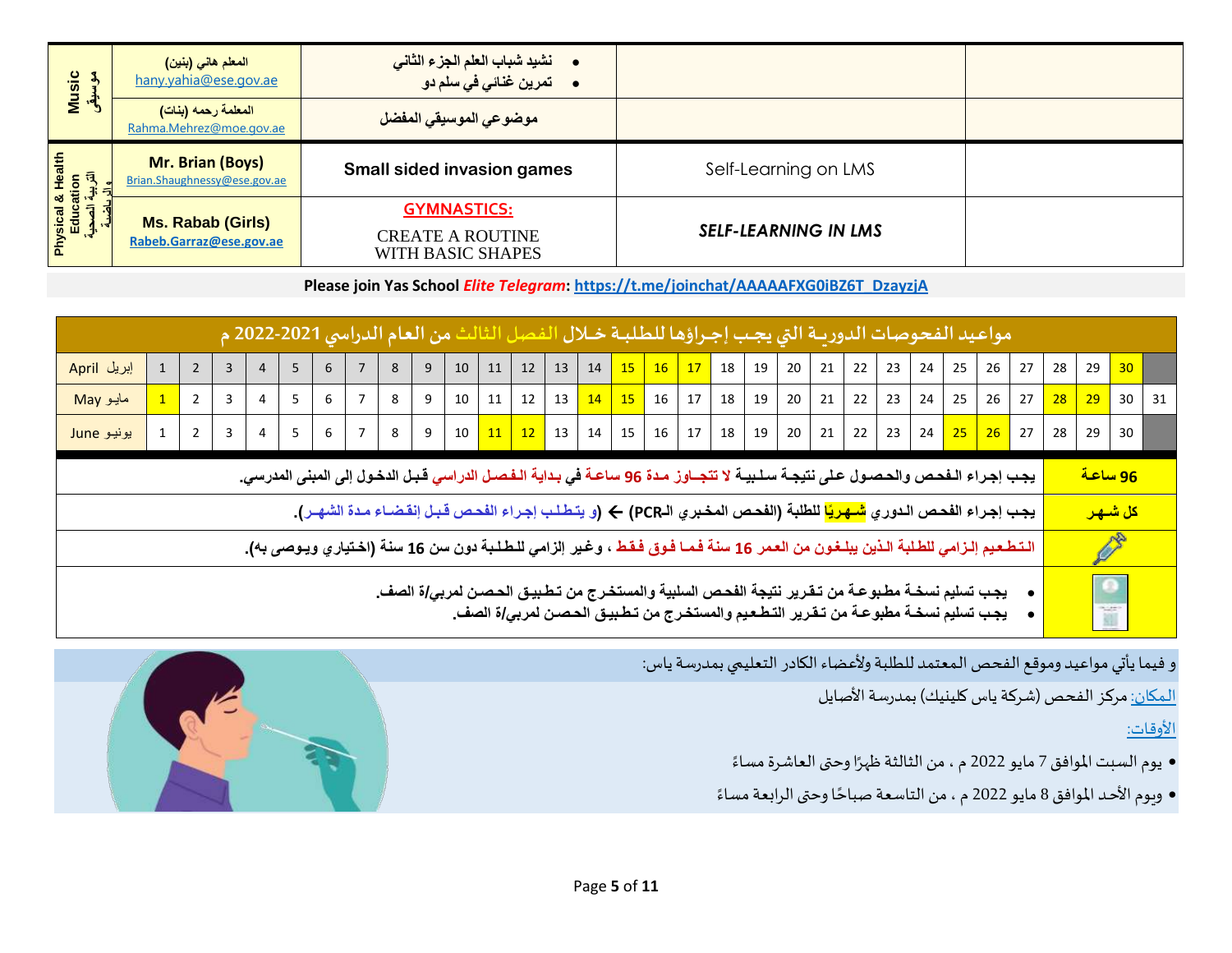|                |    | إبريل April 2022 |    |     |    |    |                 |    | May 2022 |    |     |    |    |             |    | يونيو June 2022 |    |           |    |    |    |    | يوليو 2022 July |    |           |    |    |
|----------------|----|------------------|----|-----|----|----|-----------------|----|----------|----|-----|----|----|-------------|----|-----------------|----|-----------|----|----|----|----|-----------------|----|-----------|----|----|
| Mo             | Tu | We               | Th | Fr. | Sa | Su | Mo              | Tu | We       | Th | Fr. | Sa | Su | Mo          | Tu | We              | Th | <b>Fr</b> | Sa | Su | Mo | Tu | We              | Th | <b>Fr</b> | Sa | Su |
|                |    |                  |    |     |    |    |                 |    |          |    |     |    |    |             |    |                 |    |           | 4  |    |    |    |                 |    |           |    | 3  |
| $\overline{4}$ |    |                  |    | 8   | 9  | 10 |                 |    |          |    | 6   |    | 8  | $\mathbf b$ |    | 8               |    | 10        | 11 | 12 |    |    | 6               |    | 8         | 9  | 10 |
| 11             | 12 | 13               | 14 | 15  | 16 | 17 | q               | 10 | 11       | 12 | 13  | 14 | 15 | 13          | 14 | <sup>15</sup>   | 16 | 17        | 18 | 19 | 11 | 12 | 13              | 14 | 15        | 16 | 17 |
| 18             | 19 | 20               | 21 | 22  | 23 | 24 | 16              | 17 | 18       | 19 | 20  | 21 | 22 | 20          | 21 | 22              | 23 | 24        | 25 | 26 | 18 | 19 | 20              | 21 | 22        | 23 | 24 |
| 25             | 26 | 27               | 28 | 29  | 30 |    | 23 <sup>2</sup> | 24 | 25       | 26 | 27  | 28 | 29 | 27          | 28 | 29              | 30 |           |    |    | 25 | 26 | 27              | 28 | 29        | 30 | 31 |
|                |    |                  |    |     |    |    | 30 <sub>2</sub> | 31 |          |    |     |    |    |             |    |                 |    |           |    |    |    |    |                 |    |           |    |    |
|                |    |                  |    |     |    |    |                 |    |          |    |     |    |    |             |    |                 |    |           |    |    |    |    |                 |    |           |    |    |

|    |                |    | يوليو 2022 July |    |    |                |                |
|----|----------------|----|-----------------|----|----|----------------|----------------|
|    | Mo             | Tu | We              | Th | Fr | Sa             | Su             |
|    |                |    |                 |    | 1  | $\overline{2}$ | $\overline{3}$ |
|    | $\overline{4}$ | 5  | 6               | 7  | 8  | 9              | 10             |
|    | 11             | 12 | 13              | 14 | 15 | 16             | 17             |
|    | 18             | 19 | 20              | 21 | 22 | 23             | 24             |
|    | 25             | 26 | 27              | 28 | 29 | 30             | 31             |
|    |                |    |                 |    |    |                |                |
| Ŧ. |                |    |                 |    |    |                |                |

| April 1-15         | عطلة الربيع للطلبة               | May 9-6   | عطلة عيد الفطر المبارك   | June 1-10  | التقييم الختامي لمواد المجموعة B | July 4-8   | تحليل النتائج     |
|--------------------|----------------------------------|-----------|--------------------------|------------|----------------------------------|------------|-------------------|
| April 18           | بدء دوام الطلبة                  | May 9-20  | اختبارات الإمسات الدولية | June 14-23 | التقييم الختامي لمواد المجموعة A | July 11-15 | امتحانات الاعادة  |
| <b>April 18-22</b> | الاختبارات التعويضية للفصل الـ 2 | May 16-31 | اختبارات الماب الدولية   | June 24-30 | الامتحانات التعويضية             | July 18-29 | عطلة الصيف للطلية |
|                    |                                  |           |                          |            |                                  |            |                   |

|                |    | مایو IVIdy ZUZZ |                                   |    |    |    |  |  |  |  |  |
|----------------|----|-----------------|-----------------------------------|----|----|----|--|--|--|--|--|
| Mo             | Tu | We              | Th                                | Fr | Sa | Su |  |  |  |  |  |
|                |    |                 |                                   |    |    | 1  |  |  |  |  |  |
| $\overline{2}$ | 3  | $\overline{4}$  | 5                                 | 6  |    | 8  |  |  |  |  |  |
| 9              | 10 | 11              | 12                                | 13 | 14 | 15 |  |  |  |  |  |
| 16             | 17 | 18              | 19                                | 20 | 21 | 22 |  |  |  |  |  |
| 23             | 24 | 25              | 26                                | 27 | 28 | 29 |  |  |  |  |  |
| 30             | 31 |                 |                                   |    |    |    |  |  |  |  |  |
|                |    |                 |                                   |    |    |    |  |  |  |  |  |
| May0.6         |    |                 | odalisa tili talatti koko Gittako |    |    |    |  |  |  |  |  |

اختبار البيسا الدولية **24 May** اختباراتالقبول لـمسارالنخبة **27 20, 13, May**

|    |    | إبريل April 2022 |    |              |                |    |
|----|----|------------------|----|--------------|----------------|----|
| Mo | Tu | We               | Th | Fr           | Sa             | Su |
|    |    |                  |    | $\mathbf{1}$ | $\overline{2}$ | 3  |
| 4  | 5  | 6                | 7  | 8            | 9              | 10 |
| 11 | 12 | 13               | 14 | 15           | 16             | 17 |
| 18 | 19 | 20               | 21 | 22           | 23             | 24 |
| 25 | 26 | 27               | 28 | 29           | 30             |    |
|    |    |                  |    |              |                |    |

| April 1-15         | عطلة الربيع للطلبة               |
|--------------------|----------------------------------|
| April 18           | بدء دوام الطلبة                  |
| <b>April 18-22</b> | الاختبارات التعويضية للفصل الـ 2 |

#### مالحظة:

يتم تنفيذ جميع الاختبارات حضوريا في المبنى المدرسي  $\Box$ 

 $\Box$ يتم تنفيذ جميع الاختبارات إلكترونيا وينبغي إحضار الطالب جهازه المحمول مشحونا بالكامل لأداء الاختبارات المقررة.

يتم تنفيذ االختباراتالختاميةلنهايةالعام الدراس ي ))ورقيا (( للصفين الثالث والرابع.

يتوجب التزام الطلبة بارتداء الزي المدرسي أثناء تواجدهم في المدرسة وأثناء تأديتهم للاختبارات المركزية والدولية.



البرنامج الزمني لاختبارات الفصل الدراسي الثالث لعام 2021 – 2022 م Exams Dates during Term 3 of Academic Year 2021-2022



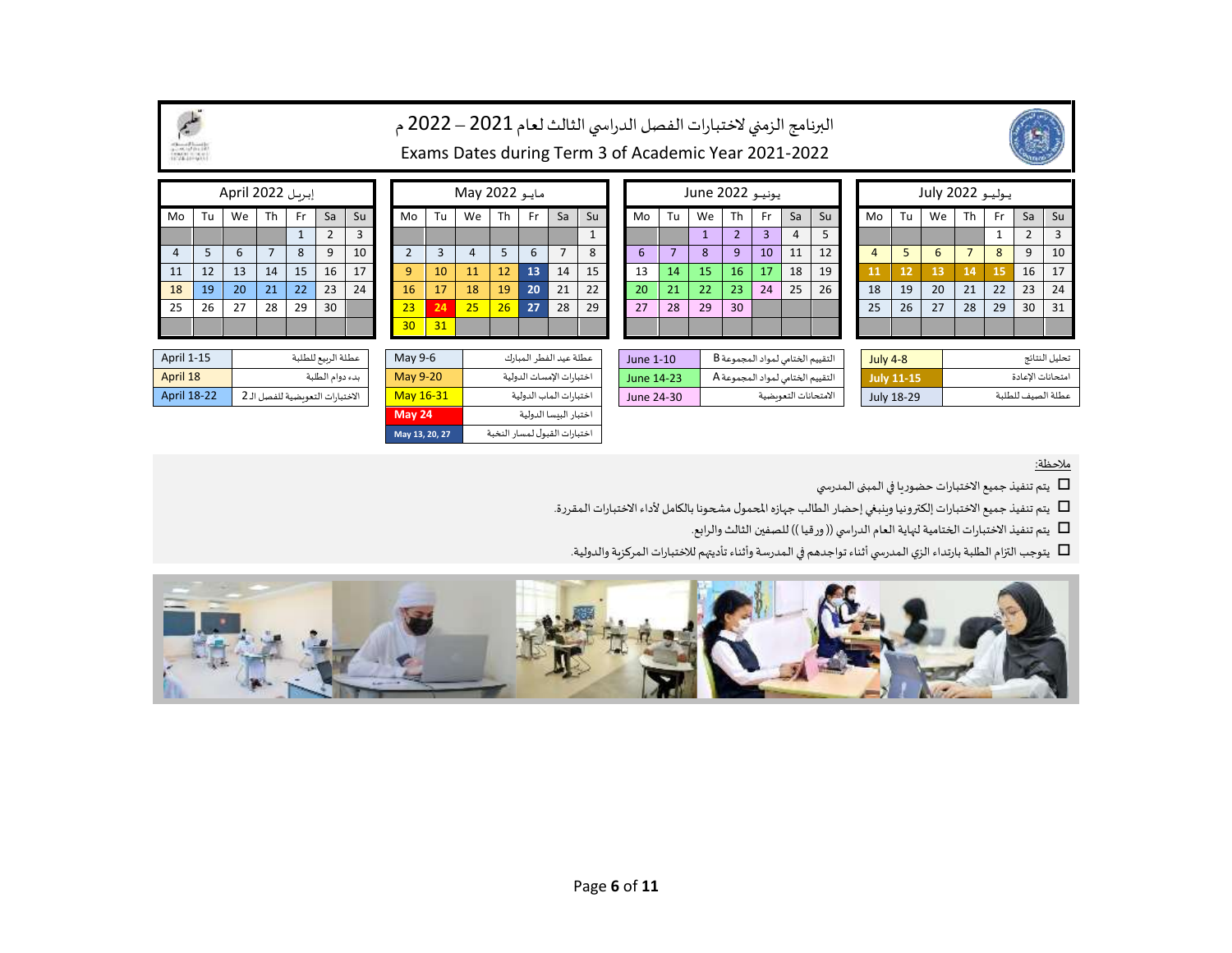



**15 May 2022 15 مايو 2022**

Dear Parents,

The Yas School administration and staff extends warm regards to you and your family and do hope you are staying safe.

We are writing to inform you about your child(s) involvement in the second round of the Measure of Academic Progress (MAP) Exam, which is a formative international assessment that will be implemented by the Emirates School Establishment (ESE).

The purpose of the MAP exam is to provide students and teachers with a longitudinal formative and personalized data that will identify specific areas for growth in mathematics. Yas students in **Grades 5 to Grade 10** will **sit for the second phase of the exam from 17 May 2022 to 3 June 2022.** There is no revision or preparation required for the MAP exam. Yas school administration and staff will familiarize students with testing equipment (computer) and protocols, and administer the online exam to students during the school day.

A clear timetable will be sent to you prior to the examination date for each class. **All** students will be required to attend school on the specific day that is assigned to their class and **present a Green AL-Hosan App.** It is imperative that all students sit for the exam, as it will provide them with knowledge regarding their mathematical abilities and allow teachers to provide strategies for each child's improvement.

We are much appreciative of your efforts in supporting teaching and learning at Yas School.

Warm Regards. Yas School Administration **السادة أولياءاألمورالكرام** 

**تتقدم إدارةمدرسةياس إليكم بالشكروالتقديرلجهودكم املخلصة وتعاونكم الدائم معنا في دعم العملية التعليمية ألبنائنا الطلبة ، ونرجوأن تصلكم هذهالرسالةوأنتم تتمتعون بموفورالصحةوالعافية.** 

**هذاونحيطكم علما بأن طـلبةالحلقةالثانيةوالثالثة)من الصف الخامس وحتىالصف العاشر( سيشاركون للمرة الثانية في اختبار قياس التقدم األكاديمي (MAP (وهوتقييم دوليتكويني سيتم تنفيذهبواسطةمؤسسةاإلماراتللتعليم الـمدرس ي.**

**والهدف من هذا االختبار هوتزويد الطـلبةوأولياءأمورهم و أعضاءالهيئةالتدريسيةببيانات تكوينية وشخصية تحدد مجاالت معينة للنمو لدى الطـلبة في مادة الرياضيات.** 

**ً**سيخضع طلبة مدرسة ياس في الصفوف من الخامس وحتى الصف العاشر للامتحان اعتبارًا من يوم الثلاثاء الموافق 17 **مايو 2022 ولغاية 3 يونيو 2022 م . و ال يتطــلب أداء هذا االختبار إلعداد مسبق أو مراجعات ، حيثأنهاستقيس املهارات التراكمية لدى الطلبة في مادة الرياضيات.** 

**ستقوم إدارةاملدرسةوالهيئةالتدريسيةبتعريف الطـلبةبأدوات االختبار ومتطـــلباته )الحاسوب( والبروتوكوالت الخاصة بأداء هذا االختبار عبر اإل نترنتخالل اليوم الدراس يوأثناء حصة مادة الرياضيات.** 

**ً**سيتم إرسال جدول زمني للامتحان لكل فصل. ويتطـلب إجراء جميع الطلبة هذا الاختبار حضوريًا في المبنى المدرسي في **اليوم املحدد لفصلهم و عليهيجبحضورهم إلىالـمدرسةوإبرازهم نظام الـمروراالخضرمن تطبيق الحصن فيورقة مطبوعة.**

**من الضروري مشاركة جميع الطــلبةفي هذا االختبار وعدم تخلفهم وتغيبهم عن أداء االختبار، حيث سيوفر لهم الـمعرفة ُ**والبيانات الدقيقة لقدراتهم الرباضية ومهاراتهم الحسابية في مجالات متنوعة في مادة الرباضيات، كما سيُعين المعلمين **على تقديم استراتيجيات تدعم الطــلبة وتسهم في تحسين مستو ياتهم في مادة الرياضيات.** 

> **نقدر جهودكم في دعم عمليتي التعليم والتعلم فيمدرسةياس مع خالص الشكر والتقدير /إدارةمدرسةياس )مشتركة(**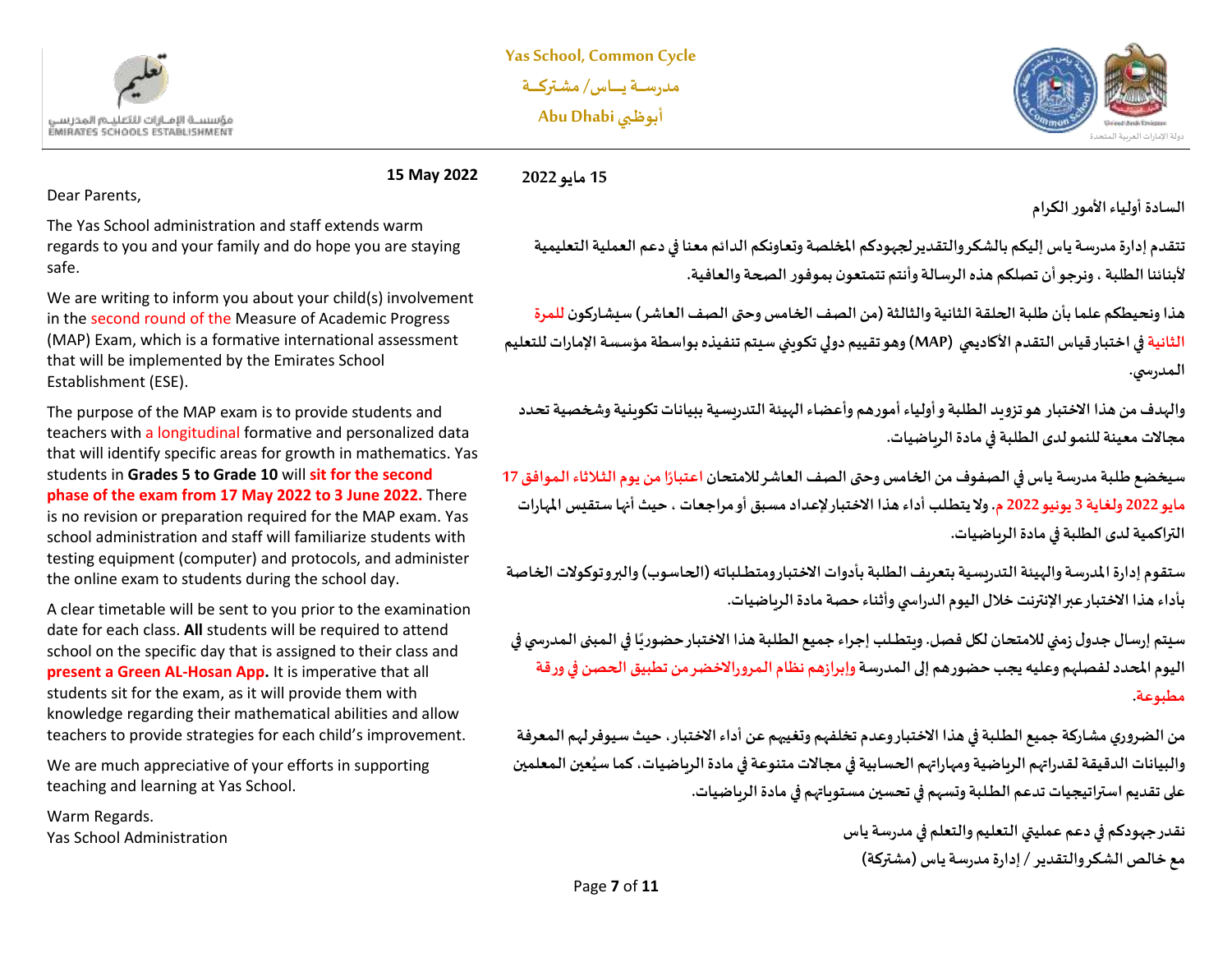

 **REVISED & Updated on 16-5-2022**





**Yas School, Yas Island, Abu Dhabi, UAE**

## **Week 1 (Lab1-Girls)**

|           | <b>Morning Message</b><br>$7:50 - 8:00$ | $\mathbf{1}$<br>$8:00 - 8:45$ | $\overline{2}$<br>$8:45 - 9:30$ | $\overline{\mathbf{3}}$<br>$9:30 - 10:15$ | <b>Break 1</b><br>$10:15 - 10:30$ | $\overline{\mathbf{4}}$<br>$10:30 - 11:15$ | 5<br>$11:15 - 12:00$ | 6<br>$12:00 - 12:45$ | <b>Break 2</b><br>$12:45 - 13:00$ | $\overline{\mathbf{z}}$<br>$13:00 - 13:45$ | 8<br>$13:45 - 14:30$ |
|-----------|-----------------------------------------|-------------------------------|---------------------------------|-------------------------------------------|-----------------------------------|--------------------------------------------|----------------------|----------------------|-----------------------------------|--------------------------------------------|----------------------|
| Mo        |                                         |                               |                                 |                                           |                                   |                                            |                      |                      |                                   |                                            |                      |
| Tu        |                                         |                               | 6F                              |                                           |                                   | <b>6D</b>                                  |                      |                      |                                   | <b>7D</b>                                  |                      |
| We        |                                         |                               | 10A+10I                         |                                           |                                   |                                            | 7C                   |                      |                                   | 6C                                         |                      |
| <b>Th</b> |                                         |                               | 5C                              |                                           |                                   | <b>5D</b>                                  |                      |                      |                                   |                                            | 7H                   |
| Fr        |                                         |                               |                                 | 5F                                        |                                   |                                            |                      |                      |                                   |                                            |                      |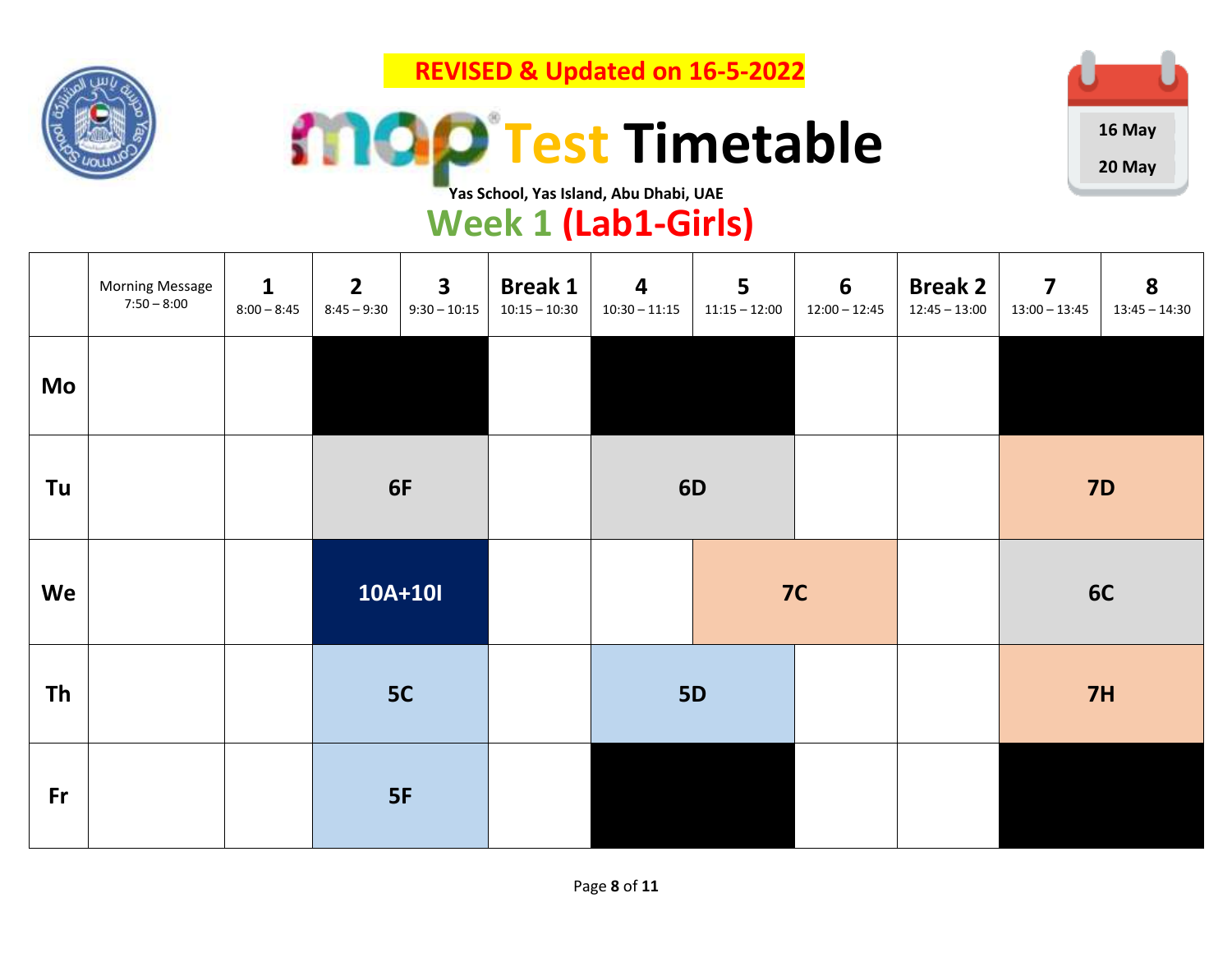





#### **Yas School, Yas Island, Abu Dhabi, UAE**

## **Week 1 (Lab2-Boys)**

|           | <b>Morning Message</b><br>$7:50 - 8:00$ | $\mathbf{1}$<br>$8:00 - 8:45$ | $\overline{2}$<br>$8:45 - 9:30$ | $\overline{\mathbf{3}}$<br>$9:30 - 10:15$ | <b>Break 1</b><br>$10:15 - 10:30$ | $\overline{\mathbf{4}}$<br>$10:30 - 11:15$ | 5<br>$11:15 - 12:00$ | $6\phantom{1}$<br>$12:00 - 12:45$ | <b>Break 2</b><br>$12:45 - 13:00$ | $\overline{\mathbf{z}}$<br>$13:00 - 13:45$ | 8<br>$13:45 - 14:30$ |
|-----------|-----------------------------------------|-------------------------------|---------------------------------|-------------------------------------------|-----------------------------------|--------------------------------------------|----------------------|-----------------------------------|-----------------------------------|--------------------------------------------|----------------------|
| Mo        |                                         |                               | 6E                              |                                           |                                   | <b>7A</b>                                  |                      |                                   |                                   |                                            |                      |
| Tu        |                                         |                               | <b>5A</b>                       |                                           |                                   | <b>5B</b>                                  |                      |                                   |                                   |                                            |                      |
| We        |                                         |                               | <b>5E</b>                       |                                           |                                   |                                            |                      | <b>6A</b>                         |                                   | <b>MAKEUP</b>                              |                      |
| <b>Th</b> |                                         |                               | <b>7F</b>                       |                                           |                                   |                                            | 7G                   |                                   |                                   | <b>7E</b>                                  |                      |
| <b>Fr</b> |                                         |                               |                                 | <b>6B</b>                                 |                                   |                                            |                      |                                   |                                   |                                            |                      |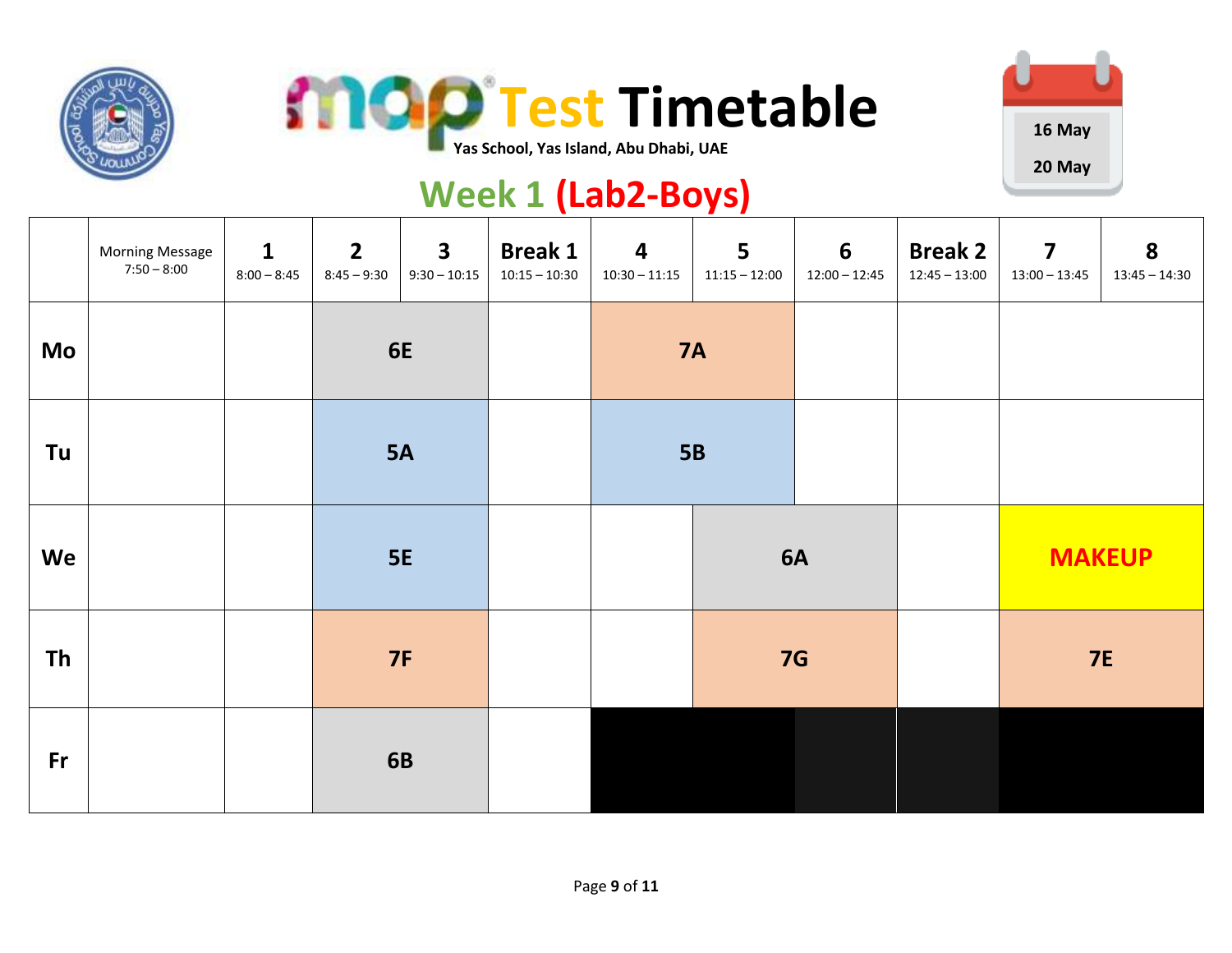





# **Week 2 (Lab1-Girls)**

|           | <b>Morning Message</b><br>$7:50 - 8:00$ | $\mathbf{1}$<br>$8:00 - 8:45$ | $2^{\circ}$<br>$8:45 - 9:30$ | $\mathbf{3}$<br>$9:30 - 10:15$ | <b>Break 1</b><br>$10:15 - 10:30$ | $\boldsymbol{4}$<br>$10:30 - 11:15$ | 5<br>$11:15 - 12:00$ | $6\phantom{1}6$<br>$12:00 - 12:45$ | <b>Break 2</b><br>$12:45 - 13:00$ | $\overline{\mathbf{z}}$<br>$13:00 - 13:45$ | 8<br>$13:45 - 14:30$ |
|-----------|-----------------------------------------|-------------------------------|------------------------------|--------------------------------|-----------------------------------|-------------------------------------|----------------------|------------------------------------|-----------------------------------|--------------------------------------------|----------------------|
| Mo        |                                         |                               | <b>8C</b>                    |                                |                                   | 9C/K                                |                      |                                    |                                   | 10C+10J                                    |                      |
| Tu        |                                         |                               | <b>8D</b>                    |                                |                                   | 9H                                  |                      |                                    |                                   | <b>10F</b>                                 |                      |
| We        |                                         |                               | <b>9D</b>                    |                                |                                   |                                     |                      | <b>8G</b>                          |                                   | 91                                         |                      |
| <b>Th</b> |                                         |                               | <b>10D</b>                   |                                |                                   | <b>MAKEUP</b>                       |                      |                                    |                                   | 10E (boys)                                 |                      |
| Fr        |                                         |                               |                              |                                |                                   |                                     |                      |                                    |                                   |                                            |                      |